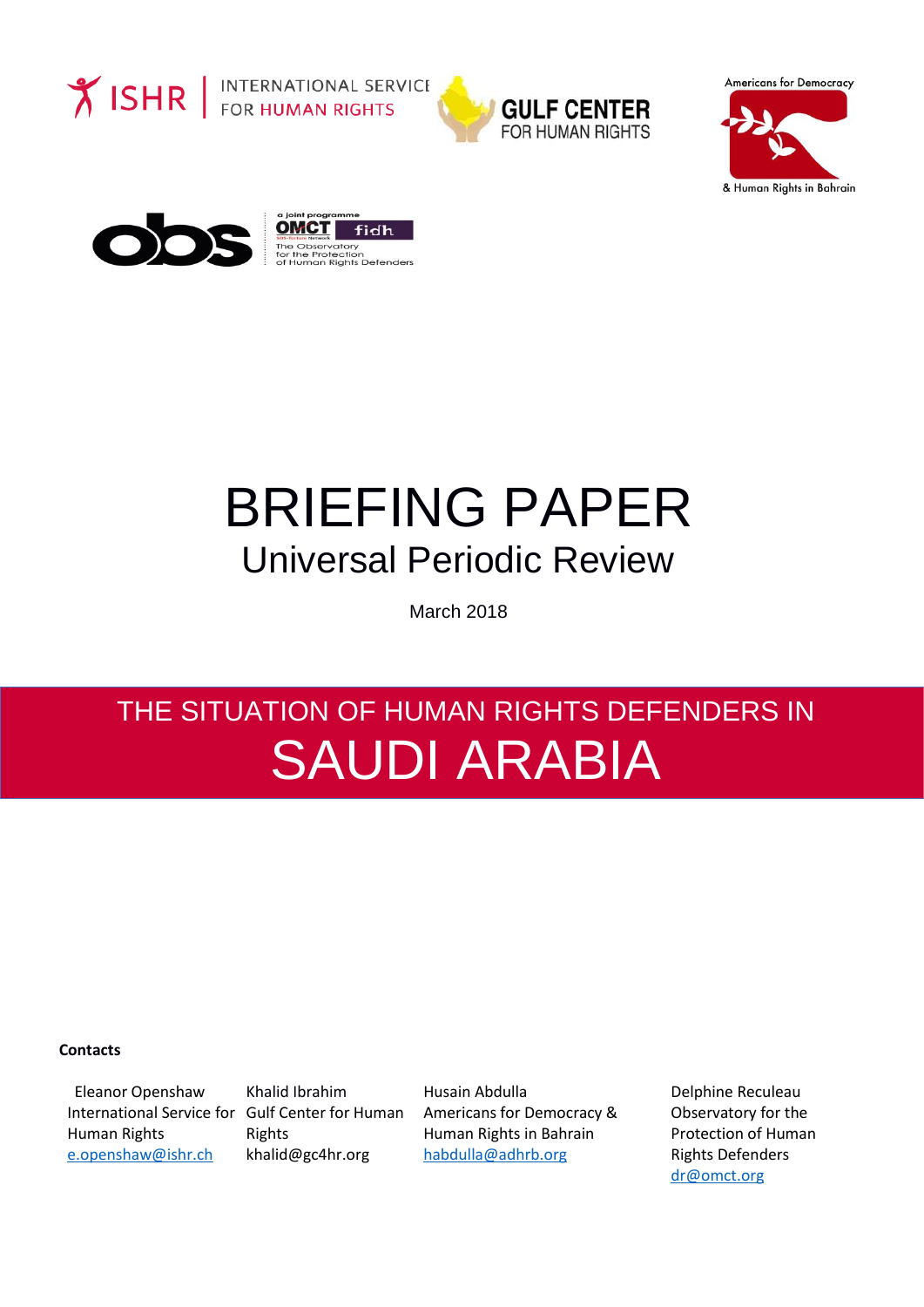

In its October 2013 Universal Periodic Review (UPR), Saudi Arabia accepted 240 of 348 recommendations made by States – but none focusing on human rights defenders (HRDs). It accepted 7 recommendations on the rights to freedom of opinion and expression and freedom of association and peaceful assembly, including several calling for the protection of individuals who exercise these rights; and for the definition of laws that enable civil society organisations (CSOs) to work without undue interference.

#### RISKS FACING HUMAN RIGHTS DEFENDERS

- Gulf Center for Human Rights (GCHR) reported that Saudi Arabia often violates its UNCAT obligations by subjecting HRDs in detention to ill treatment.<sup>1</sup> HRD Issa Al Marzog Al-Nukhaifi, released April 2016, faced torture and solitary confinement after initiating a hunger strike while in detention.
- In July 2017, four men were executed after being arrested for participating in protests. $2$  That same month, the Saudi Arabian Supreme Court upheld the death sentences of 14 men for protest-related activities following a mass trial, which used confessions extracted through torture and ill treatment. <sup>3</sup> They face imminent execution.
- Raif Badawi, founder of the Saudi Liberal Network, was sentenced in 2013 for pro-democracy and prosecularism online comments. In May 2014, an appeals court changed his sentence from seven years to ten years, increased his lashings from 600 to 1,000, and fined him one million Saudi riyals. The first 50 lashes were carried out in front of a crowd.<sup>4</sup>
- Fadhil al-Manasif was arrested in 2011 for relaying information about protests to human rights groups and social media channels. In April 2014, the Specialised Criminal Court (SCC)— set up in 2008 to address cases of terrorism and national security sentenced him to 15 years in prison. His charges were 'breaking allegiance with the ruler,' contacting foreign news outlets to harm the reputation of the State & communicating with human rights NGOs.<sup>5</sup>

#### OFFICIAL RESTRICTIONS ON THE SPACE FOR HUMAN RIGHTS DEFENDERS

- The Anti-Cyber Crime Law<sup>6</sup>, which criminalises the production, storage, or transmission of material that harms 'public order, religious values, public morals, and privacy' via 'information network or computers,' has been used against HRDs who used social media or created websites to document human rights abuses.<sup>7</sup> Under this law, HRD Waleed Abu Al-Khair was fined 3 million Saudi riyals and given 5 additional years in prison (for a total sentence of 15 years).
- In November 2015, the Saudi cabinet approved a Law of Associations for civil society organisations, which restricts independent CSOs. Associations' bylaws cannot be inconsistent with Islamic Sharia,

contradict public morals, infringe upon national unity, or contradict Saudi laws and regulation. According to the International Center for Not-for-Profit Law (ICNL) foreign branches cannot be registered in Saudi Arabia. The government gains some control over the internal affairs of associations — which cannot work outside of their area of registration, must provide the Ministry of Labour & Social Development with annual financial statements, meeting notes, and voting records, and require permission to seek foreign funding. Government representatives may also attend internal meetings. 8

- The new 2017 Penal Law for Crimes of Terrorism and its Financing includes broad definitions of acts of terrorism. According to Human Rights Watch it undermines freedom of expression by considering criticism of the king or the crown prince an act of terrorism. Other qualifying acts include 'shaking the security of the community and the stability of the State,' and endangering the State's 'national unity.'<sup>9</sup> These definitions have been used previously to detain peaceful activists.
- The 2000 Press and Publications Law limits the right to press freedom and gives the government significant oversight over the press. According to Americans for Democracy and Human Rights in Bahrain (ADHRB), the law requires that media outlets obtain a license to operate, and that published material cannot be in conflict with Sharia rules, or offend Islam or the Saudi government.<sup>10</sup> In June 2017, Saudi Arabia revoked the license of Al-Jazeera.<sup>11</sup>

#### ATTACKS ON CIVIL SOCIETY ORGANISATIONS

• ADHRB reports<sup>12</sup> that in 2013 a judge ordered the closure of the Saudi Civil and Political Rights Association (ACPRA) - which focused on the rights of political prisoners - the confiscation of its property, and the removal of its social media accounts. Since 2011, all 11 of ACPRA's founding members have been targeted by authorities and since Saudi Arabia's last UPR, two co-founders Issa Al-Hamid and Abdulaziz Al-Shubaily were arrested<sup>13</sup>. Fowzan Mohsen al-Harbi was released June 2014 on the condition that he cease participating in human rights activities, refrain from using social media, and observe a 7-year travel ban<sup>14</sup>, while Sheikh Sulaiman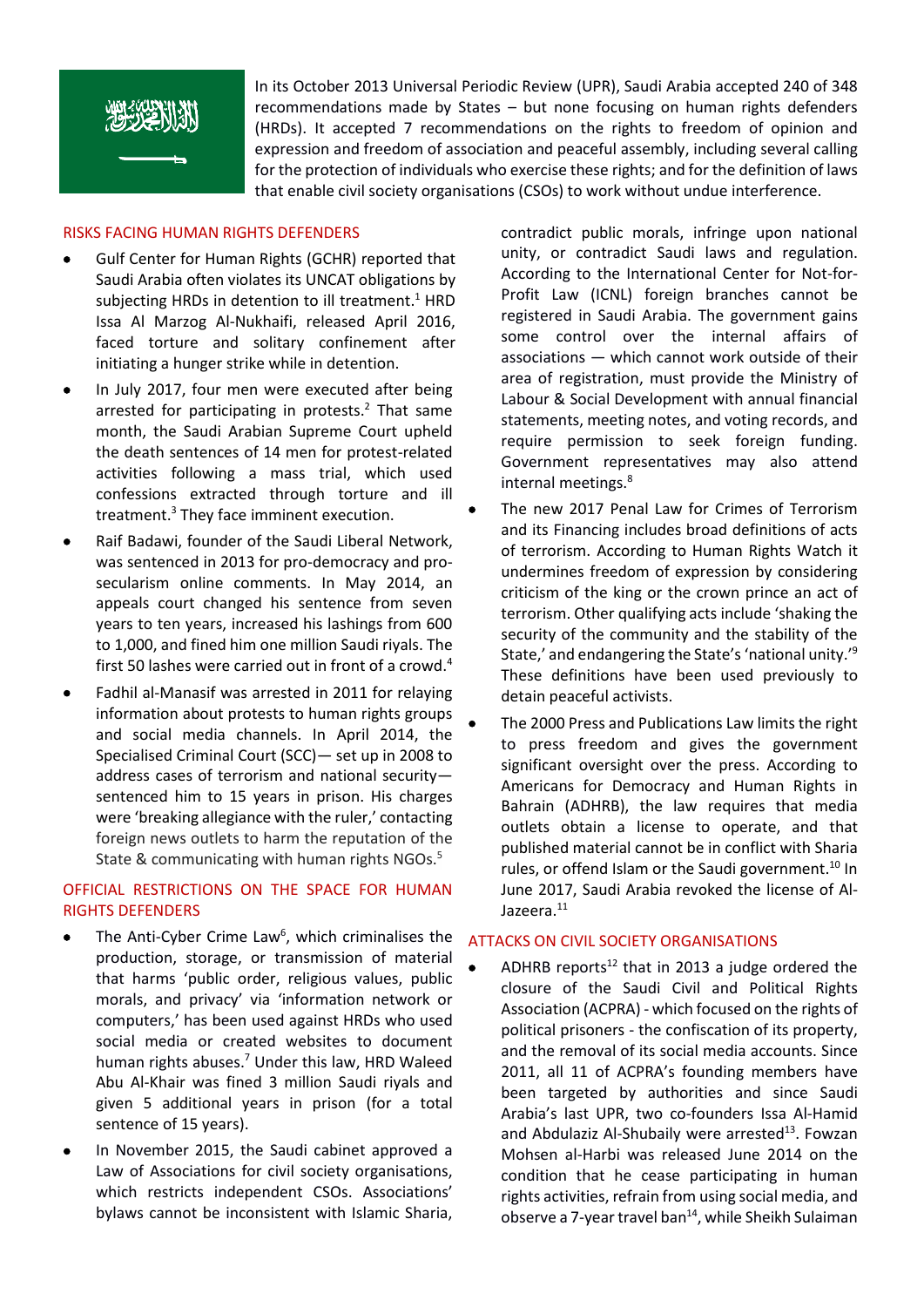Al-Rashudi was released in December 2017 at the age of 82 after serving 5 years of a 15-year sentence<sup>15</sup>. The other 6 cofounders were resentenced by the terrorism-focused SCC under the 2014 counter-terror law. <sup>16</sup> Cofounders have faced unfair trials, charges of incitement under counterterrorism laws, charges of 'forming an unlicensed organisation,' ill-treatment, incommunicado detention, lengthy prison terms & travel bans, and large fines of over 13,000 USD, according to ADHRB $^{17}$  and Amnesty International<sup>18</sup>.

 The Union for Human Rights was formed in 2013 but - as an independent human rights NGO - was unable to attain a licence to operate. It was forced to close and in October 2016 founder Mohammad al-Oteibi was charged with forming an unlicensed organisation. $19$  He left the country to escape prosecution but was deported from Qatar in May 2017 as he attempted to flee to Norway to seek asylum.<sup>20</sup> In January 2018, al-Oteibi was sentenced to 14 years in prison by the SCC.<sup>21</sup>

#### INTIMIDATION AND REPRISALS FOR ACCESSING INTERNATIONAL AND REGIONAL MECHANISMS

- After speaking at the  $27<sup>th</sup>$  session of the Human  $\bullet$ Rights Council in Geneva on human rights in Saudi Arabia, HRD Samar Badawi was banned from traveling in December 2014. The travel ban was issued by the Ministry of Interior for an indefinite time period.<sup>22</sup>
- Saudi Arabia is not a party to the International Covenant on Civil and Political Rights. <sup>23</sup> Saudi Arabia was cited in the 2013, 2014, 2015, and 2017 reports on reprisals for cooperation with the UN, its representatives, and mechanisms in the field of human rights.<sup>24</sup> Saudi Arabia has issued no response to these allegations.
- A March 2016 communication to Special Procedures concerned the interrogation of an unnamed woman HRD, questioned regarding her communication with international human rights organisations and UN human rights mechanisms. She was subsequently arrested, and the following day was released without charges. Special procedures noted grave concern over retaliation for her legitimate human rights work, noting that this may constitute a reprisal.<sup>25</sup> Saudi Arabia replied that the allegations were inaccurate and no laws were breached in her detention.<sup>26</sup>

#### HUMAN RIGHTS DEFENDERS FACING PARTICULAR RISKS

 In January 2018, writer Nadhir al-Majed was sentenced to 7 years in prison followed by a 7-year travel ban by the SCC. The charges arose from his peaceful protest of discrimination against the minority Shia community, a subject of Al Majed's writing. He was also charged with communicating with human rights NGOs.<sup>27</sup>

- HRD Lujain al-Hathloul has been active in the campaign to end the ban on women driving. She was detained for 73 days for driving from Abu Dhabi to the Saudi border. In June 2017, she was arrested & taken to Riyadh for questioning. No reason for her arrest was made public and she was not given access to a lawyer.<sup>28</sup>
- In October 2014, Suad al-Shammari was arrested in connection to social media comments that criticised religious authorities and called for a women's right to drive. She was released 3 months later, after being forced to sign a document promising to refrain from her activism. She remains under a travel ban.<sup>29</sup>
- Journalist Alaa Brinji was arrested in May 2014 in response to tweets that criticised the imprisonment of HRDs and supported women's rights. He was charged with insulting Saudi rulers and inciting public opinion. In March 2016, he was sentenced to 5 years in prison, an 8-year travel ban, and a fine of 50,000 Saudi riyals.<sup>30</sup>
- CIVICUS reports that Saudi authorities continue to target women HRDs working on gender equality, including those involved in the #IAmMyOwnGuardian campaign (against male guardianship). In April 2017 HRD Mariam Al-Otaibi was arrested for being absent from her house. She had previously asked the Saudi government for protection from harassment by her family.<sup>31</sup>
- Naimah Almatrod, an online blogger who monitored and documented violations against HRDs and protestors, was arrested in 2016 and held incommunicado for the first two weeks. She was denied the right to legal representation. In 2017, Almatrod was tried in the SCC, prosecuted under the counter-terror law, and sentenced to six years in prison for her peaceful activism.<sup>32</sup>

### THE RESPONSE OF THE STATE REGARDING THE PROTECTION OF HUMAN RIGHTS DEFENDERS

 The Special Rapporteur on human rights and counter-terrorism, Ben Emmerson, urged Saudi Arabia to stop using counter-terrorism laws against HRDs for exercising their right to freedom of expression, association, and assembly. Emmerson noted that the 2014 counter-terror law does not comply with international standards and contains an overly broad definition of terrorism.<sup>33</sup> An amended version replaced the law in 2017 removing some of the broad language, including 'insulting the reputation of the State,' however the definition of terrorism remains vague.<sup>34</sup>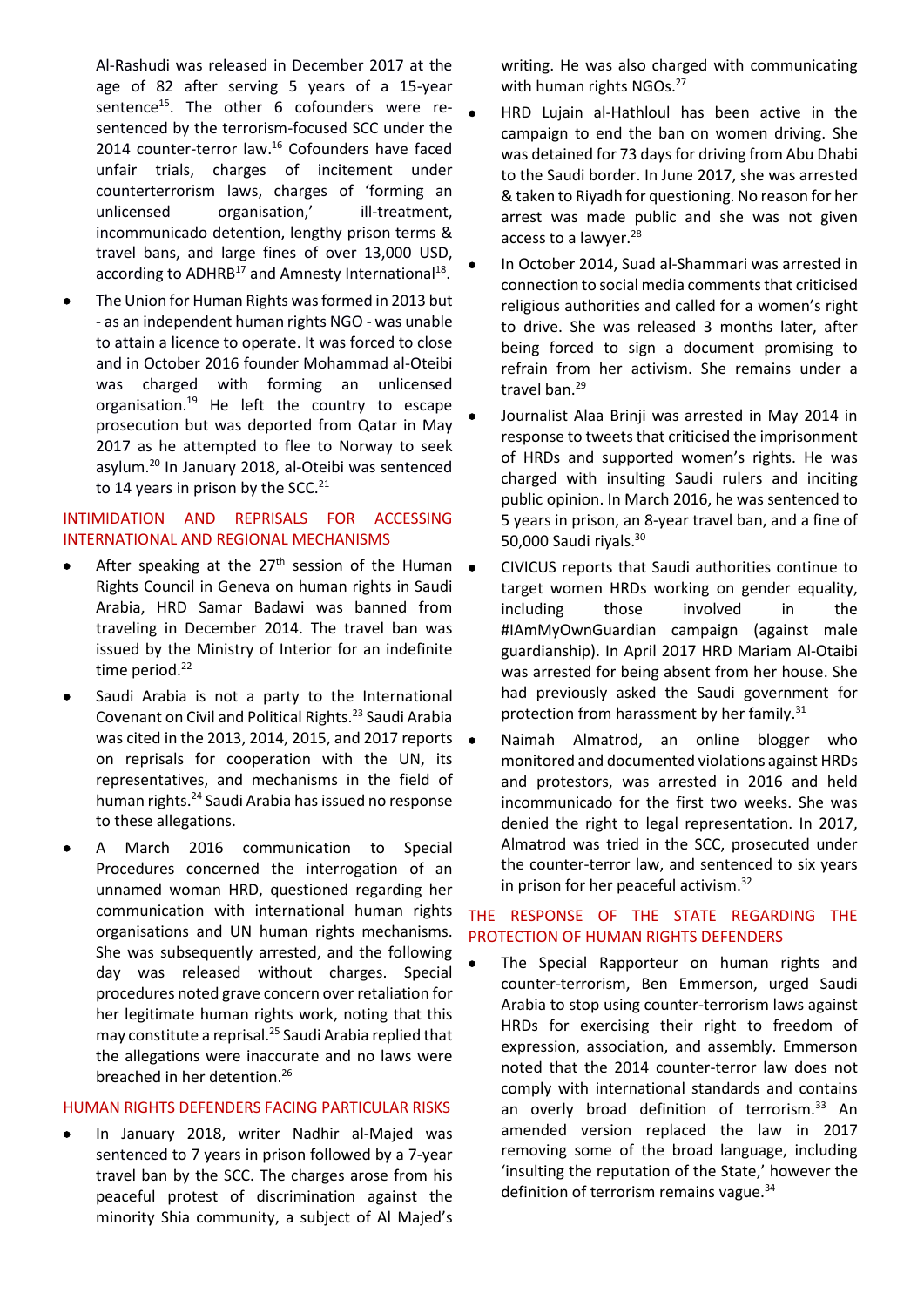- Since October 2013, the Special Rapporteur on HRDs has sent 19 communications to the Saudi government, 14 have received a reply.
- Saudi Arabia became a Human Rights Council member in 2006 and was elected to the Council for the fifth time in 2016. As a Council member, Saudi Arabia is expected to cooperate fully with international human rights systems. Saudi Arabia has not issued a standing invitation to special

procedures mandate holders; has replied to less than half of communications received by special procedures and has completed 4 of 14 visit requests. The longest outstanding visit request is from the special rapporteur on freedom of expression, issued 2004.<sup>35</sup> In February 2015, Saudi Arabia accepted the visit request of the Special Rapporteur on HRDs; the visit is yet to take place.<sup>36</sup>

#### RECOMMENDATIONS TO THE GOVERNMENT OF SAUDI ARABIA:

- Refrain from criminalising the legitimate activities of HRDs and repeal all laws and policies that restrict their activities and rights, including the 2007 Anti-Cyber Crime Law, the 2015 Law of Associations, the 2017 Penal Law for Crimes of Terrorism and its Financing, and the 2000 Press and Publications Law.
- Ensure that the application of national legislation designed to guarantee public safety and public order does not discriminate against HRDs particularly in their exercise of the rights to freedom of expression, association, and peaceful assembly.
- Desist from restricting or criminalising the work of HRDs and immediately and unconditionally release all HRDs detained in association with the exercise of their rights to freedom of expression, association or peaceful assembly.
- Demonstrate strong, high-level political support for HRDs through public statements by State officials, which raise awareness about, recognise, and support their vital and legitimate work.
- Enact laws and policies that give full force and effect to the UN Declaration on Human Rights Defenders, safeguard the right to safe and unhindered access to international human rights mechanisms, and prohibit acts of intimidation and reprisals against HRDs who engage with the UN and regional human rights systems.
- Publicly affirm the legitimate role of women HRDs and those working on women's rights. Protect them from violations by State and non-State actors by acknowledging such violations and implementing security measures.
- Issue a standing invitation to the Special Procedures of the Human Rights Council, as well as relevant regional mandate holders, and specifically invite and facilitate visits from the UN Special Rapporteur on the Situation of HRDs, the UN Special Rapporteur on Freedom of Opinion and Expression and the UN Special Rapporteur on the Rights to Freedom of Peaceful Assembly and of Association.

#### ABOUT THIS BRIEFING PAPER

 $\overline{\phantom{a}}$ 

ISHR, the Gulf Center for Human Rights and Americans for Democracy & Human Rights in Bahrain encourage States to consult UPR submissions by local activists and make recommendations to Saudi Arabia regarding the protections of HRDs. This paper is a result of compiling public information and direct contact and experience in the protection of HRDs. Readers should consult sources provided for additional information.

<sup>4</sup> The Guardian, 'Saudi blogger receives first 50 lashes of sentence for insulting Islam,' http://bit.ly/2pqu8aC

<sup>&</sup>lt;sup>1</sup> Gulf Center for Human Rights, 'Special Report: Torture in Saudi Arabia,' <http://bit.ly/2G9XeFx>

<sup>&</sup>lt;sup>2</sup> CIVICUS, 'Saudi authorities execute four men for participating in protests,' http://bit.ly/2FUiVpz

<sup>3</sup> Amnesty International, 'Fourteen men at imminent risk of beheading as Saudi Arabia continues bloody execution spree,' http://bit.ly/2uTUvtO

<sup>5</sup> Human Rights Watch, 'Saudi Arabia: Protest Convictions Flawed, Unfair,' http://bit.ly/2IBQD57

<sup>&</sup>lt;sup>6</sup>Communications and Information Technology Commission, 'The Anti-Cyber Crime Law,' http://bit.ly/2ovxLuB

<sup>7</sup> Freedom House, 'Freedom on the Net 2017,' http://bit.ly/2HJ0NzF

<sup>&</sup>lt;sup>8</sup>ICNL, 'Civic Freedom Monitor: Saudi Arabia,' <u>http://bit.ly/1O3HmRh</u>

<sup>9</sup>Human Rights Watch, 'Saudi Arabia: New Counterterrorism Law Enables Abuse,' http://bit.ly/2A1XXVR

<sup>&</sup>lt;sup>10</sup>ADHRB, 'Mapping the Saudi State, Chapter 4: Media Censorship' http://bit.ly/2IDwvzu

<sup>&</sup>lt;sup>11</sup> Committee to Protect Journalists, 'Saudi Arabia orders Al-Jazeera bureau closed,' http://bit.ly/2GIHC9Y

<sup>&</sup>lt;sup>12</sup> ADHRB, 'Roads to Reform: The Enduring Work of the Saudi Association for Civil and Political Rights,' http://bit.ly/2ptSMY3

<sup>&</sup>lt;sup>13</sup> Reuters, 'Saudi Arabia arrests two rights campaigners: Amnesty International,' http://reut.rs/2GKZ4L6

<sup>14</sup> Front Line Defenders, 'Fowzan Al-Harbi,' http://bit.ly/2ppYTwo

<sup>&</sup>lt;sup>15</sup>Gulf Center for Human Rights, 'Saudi Arabia: Prominent human rights defender Sulaiman Al-Rashudi released,' http://bit.ly/2DG5Azh

<sup>&</sup>lt;sup>16</sup> Amnesty International, 'Saudi Arabia: UN expert working group highlights appalling record on unlawful detention of peaceful activists,' http://bit.ly/1Lx6GtB

<sup>17</sup> ADHRB, 'ADHRB submits written statement on Saudi Arabia to the HRC,' http://bit.ly/2ptT6Gf

<sup>&</sup>lt;sup>18</sup>Amnesty International, 'Saudi Arabia's ACPRA: How the kingdom silences its human rights activists,' http://bit.ly/2GIYbTd

<sup>&</sup>lt;sup>19</sup> Human Rights Watch, 'Saudi Arabia: Prosecution for Forming Human Rights Group,' http://bit.ly/2gcA7yb

<sup>&</sup>lt;sup>20</sup> Reuters, 'Qatar deports Saudi asylum-seeker to Saudi Arabia: Amnesty,' http://reut.rs/2FLN7rg

<sup>&</sup>lt;sup>21</sup> Gulf Center for Human Rights, 'Saudi Arabia: Authorities continue systematic targeting of human rights defenders,' http://bit.ly/2FNzSpI

<sup>&</sup>lt;sup>22</sup> Gulf Center for Human Rights, 'Saudi Arabia: Human rights defender Samar Badawi banned from travel prior to EU meeting,' http://bit.ly/2HJroMQ <sup>23</sup> Your HRC, 'Saudi Arabia,' http://bit.ly/2GK9hXZ

<sup>&</sup>lt;sup>24</sup> OHCHR, 'Reporting mandate of the Secretary-General on intimidation and reprisals for cooperation with the UN in the field of human rights,' http://bit.ly/2G6UrwM